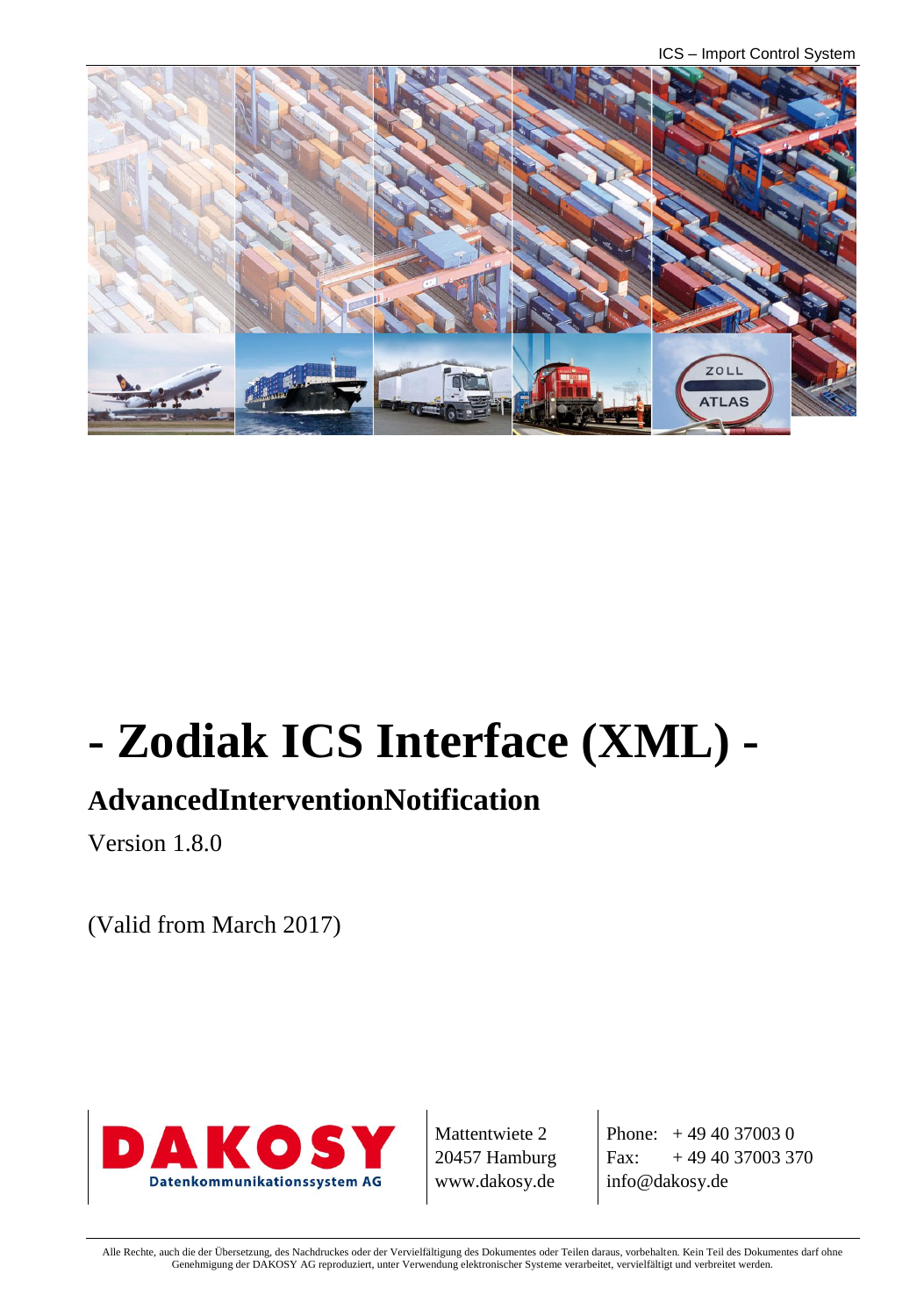| <b>Version</b> | <b>Chapter/Section</b> | <b>Reason</b>                                                 | <b>Name</b>    | <b>Date</b> |
|----------------|------------------------|---------------------------------------------------------------|----------------|-------------|
| 1.2            | All                    | <b>Initial Document</b>                                       | <b>Blanken</b> | 24.08.2010  |
| 1.3            |                        | VersionNumber in element <version> is "007"</version>         | <b>Blanken</b> | 15.10.2010  |
| 1.4            |                        | Updated Guide Version Number to 1.4                           | <b>Blanken</b> | 25.11.2010  |
| 1.5            |                        | (not released)                                                |                |             |
| 1.6.0          |                        | Updated Guide Version Number to 1.6.0                         | Blanken        | 31.03.2011  |
| 1.7.0          |                        | Addition of Branch No.                                        | Diettrich      | 15.09.2012  |
| 1.8.0          |                        | Updated guide version in connection with ATLAS<br>release 8.7 | Diettrich      | 30.01.2017  |

#### **Change history**

#### **Change requests**

#### **DAKOSY Datenkommunikationssystem AG**

Mattentwiete 2 20457 Hamburg

| 1. Phone: | $+494037003 - 0$   |
|-----------|--------------------|
| $2.$ Fax: | $+494037003 - 370$ |
| 3. Email: | info@dakosy.de     |

#### **Used tools**

|   | Number Used tools                                                 |
|---|-------------------------------------------------------------------|
| W | This document has been created using <i>Microsoft Word 2010</i> . |

#### **Liability**

1. Please note that no liability claims can be derived towards DAKOSY AG for the content of this manual, despite careful development and examination of this document!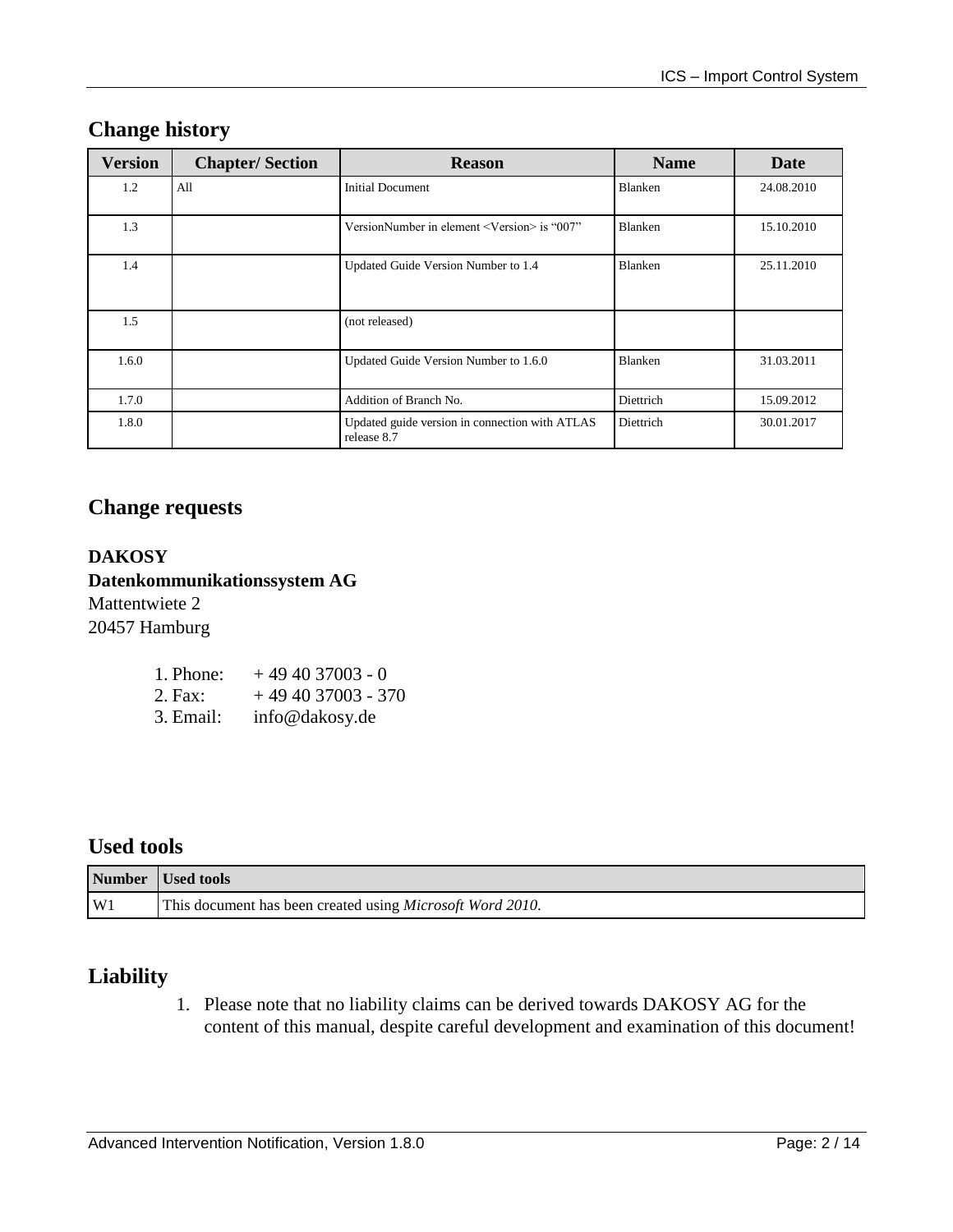#### **Table of contents**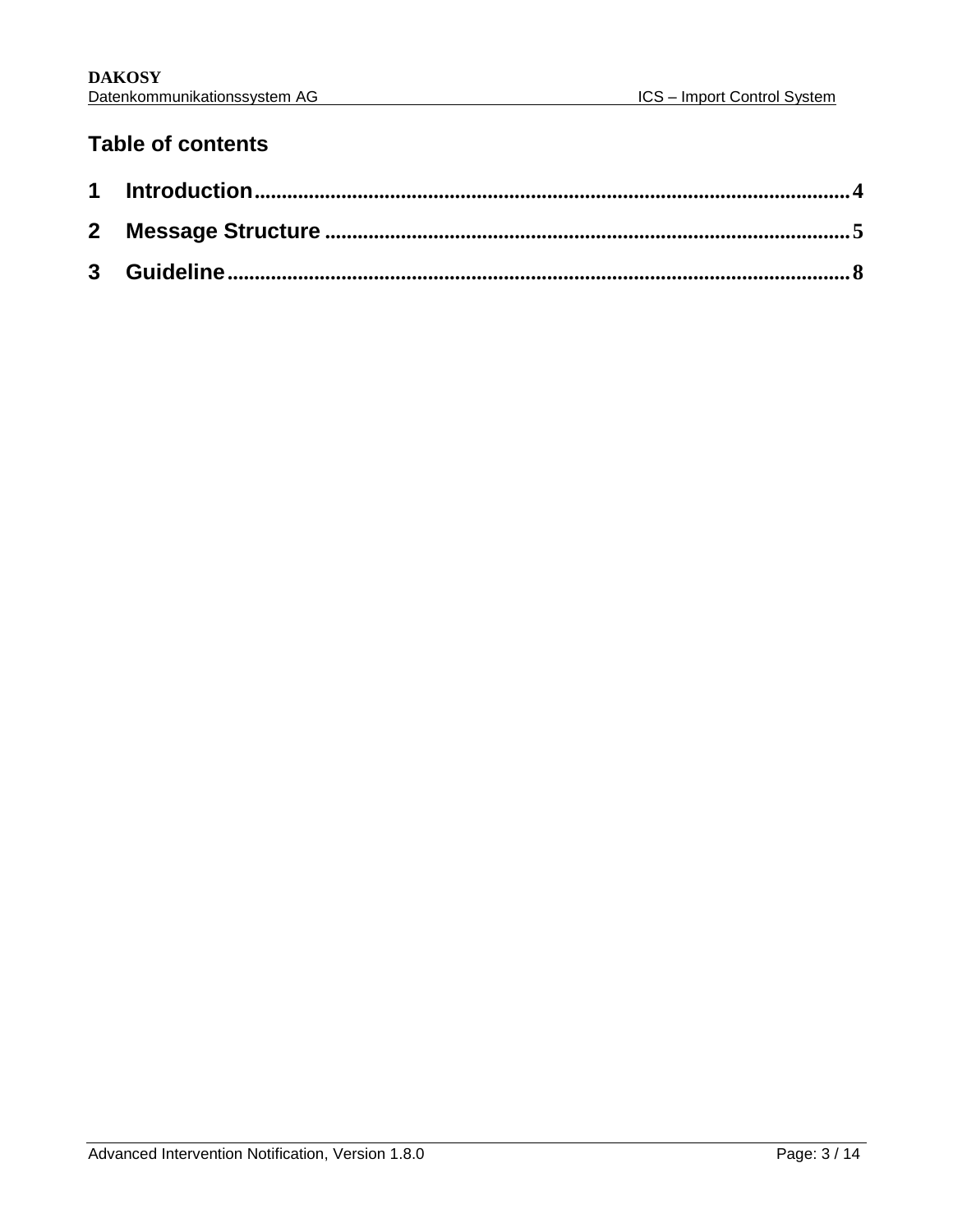### <span id="page-3-0"></span>**1 Introduction**

This document describes the XML message AdvancedInterventionNotification. Within the ZODIAK ICS XML interface this message is used to forward advanced intervention notifications (e.g. "No Load" messages) to the customers.

**Note: General information about messages used within the ZODIAK ICS XML interface, a basic message flow diagram as well as a description of the metadata elements/types can be found in the "General Information" document for the XML Interface.**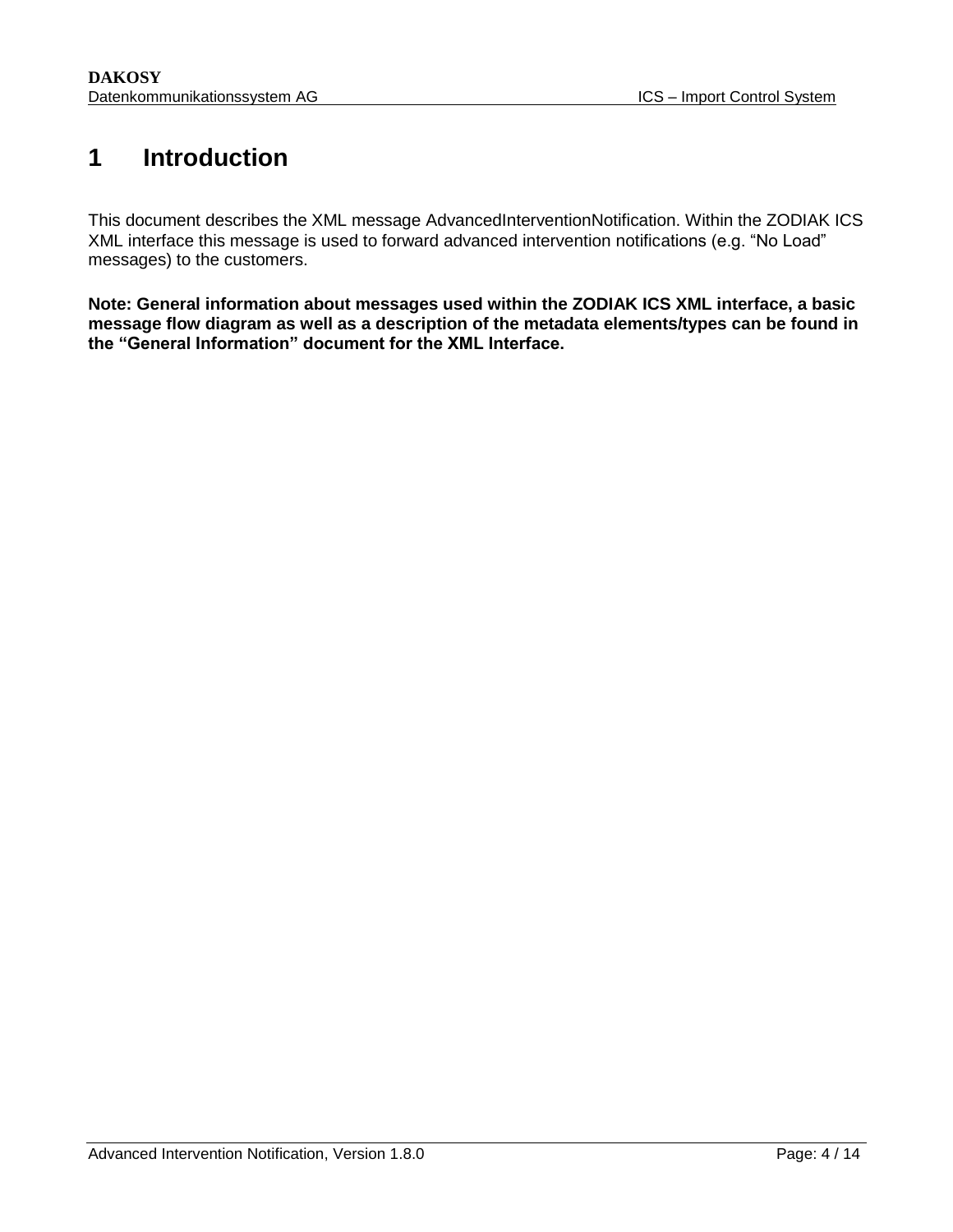# <span id="page-4-0"></span>**Message Structure**

| <b>Occurrence</b>                 | Element/Attribute                                                            |
|-----------------------------------|------------------------------------------------------------------------------|
|                                   |                                                                              |
|                                   | <b>ICSMessage</b>                                                            |
| $1 \t{.} 1$                       | - xs:sequence                                                                |
| $\ldots$ 1                        | <b>Transaction</b>                                                           |
| 1                                 | - xs:sequence                                                                |
| 1                                 | - IOPartner                                                                  |
| $\sim$ 1<br>1<br>O                | - <b>IODivision1</b><br>- IODivision2                                        |
| 1<br>U                            | - IODivision3                                                                |
| 1<br>0                            | - OrgUnit                                                                    |
| 1                                 | - IOReference                                                                |
| 1                                 | - IODateTime                                                                 |
| $\ldots$ 1<br>1                   | - Version                                                                    |
| $\ldots$ 1                        | <b>Messages</b>                                                              |
| $\ldots$ 1<br>1                   | xs:sequence                                                                  |
| 1<br>1                            | xs:choice                                                                    |
| $\ldots$ 1<br>0                   | AdvancedInterventionNotification                                             |
| 1<br>1                            | xs:sequence                                                                  |
| 1                                 | <b>ObjectIdentification</b>                                                  |
| 1                                 | xs:sequence                                                                  |
|                                   | - ObjectName                                                                 |
| $\ldots$ 1<br>U                   | <b>ObjectAlias</b>                                                           |
| $\cdot$ 1<br>O                    | - TypeOfDeclaration                                                          |
| 1<br>1<br>0                       | - OriginalMessageName<br>- TransactionReference                              |
| 1<br>0                            | <b>EDIFACTMessageNo</b>                                                      |
| 1                                 | <b>DateOfReceipt</b>                                                         |
| 1<br>1                            | <b>EventSeverity</b>                                                         |
| 1                                 | <b>EventLocation</b>                                                         |
| $\dots$ 1                         | <b>Header</b>                                                                |
| 1                                 | - xs:sequence                                                                |
|                                   | <b>MRN</b>                                                                   |
| $\overline{1}$<br>O               | CommercialReferenceNumber                                                    |
| 1<br>O                            | ConveyanceReferenceNumber                                                    |
| 1<br>O                            | - ETD                                                                        |
| 1                                 | <b>NotificationDateAndTime</b>                                               |
| 1<br>1                            | DeclarationRegistrationDateAndTime<br><b>DeclarationSubmittedDateAndTime</b> |
|                                   | IdentityOfMeansOfTransportAtBorder                                           |
| 0.1<br>$\ldots$ 1<br>$\mathbf{1}$ | - xs:sequence                                                                |
| 1<br>0                            | - NationalityCrossingBorder                                                  |
| 0.1                               | - IdentityCrossingBorder                                                     |
| 0.1                               | - NameCrossingBorder                                                         |
| $\ldots$ 1<br>1                   | PersonLodgingTheSummaryDeclaration                                           |
| 1<br>1                            | xs:sequence                                                                  |
| 1<br>0                            | <b>TIN</b>                                                                   |
| 0.1                               | <b>BranchNumber</b>                                                          |
| 1<br>0                            | <b>Address</b>                                                               |
| $\dots$ 1<br>1                    | xs:sequence                                                                  |
| $0 \t  1$                         | <b>Name</b>                                                                  |
| 0.1                               | Name2                                                                        |
| 01                                | <b>StreetAndNumber</b>                                                       |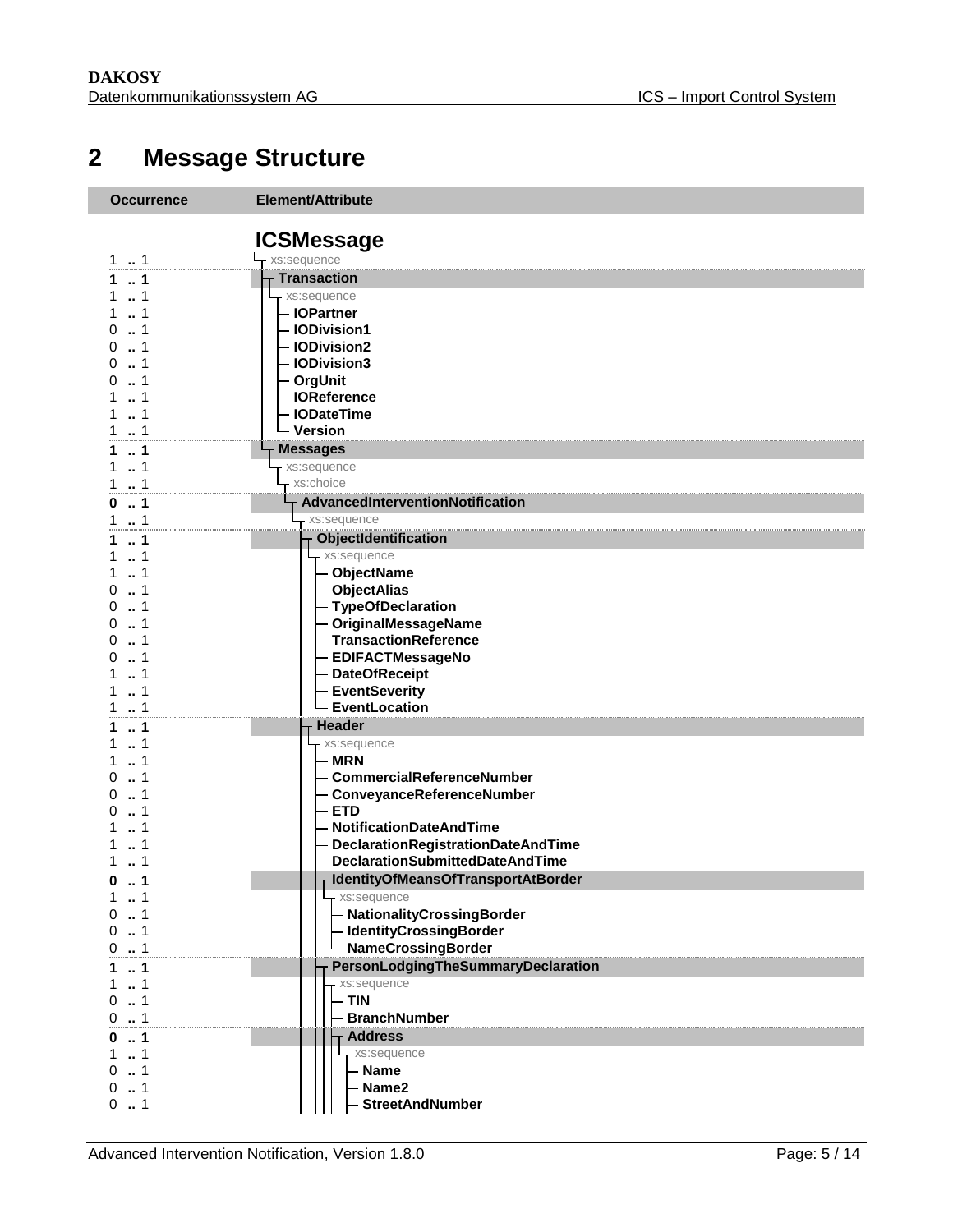# **DAKOSY**

| <b>Occurrence</b>         | <b>Element/Attribute</b>           |
|---------------------------|------------------------------------|
| 0<br>. . 1                |                                    |
| $0 \t  1$                 | Country<br>- Postcode              |
| $\dots$ 1<br>$\mathbf{1}$ | - City                             |
| 1<br>0                    | LanguageCode                       |
| 0.1                       | xs:sequence                        |
| $\dots$ 1<br>0            | ContactPerson                      |
| $\dots$ 1<br>$\mathbf 1$  | - xs:sequence                      |
| 1<br>1                    | – Name                             |
| 1<br>0                    | - CompanyPosition                  |
| 1<br>1                    | - PhoneNumber                      |
| 0<br>. . 1                | - Fax                              |
| $\dots$ 1<br>0            | <b>EmailAddress</b>                |
| 1<br>0                    | - RIN                              |
| $\ldots$ 1<br>0           | <b>TraderRepresentative</b>        |
| 1<br>$\mathbf 1$          | xs:sequence                        |
| 1<br>0                    | - TIN                              |
| 1<br>0                    | <b>BranchNumber</b>                |
| $\ldots$ 1<br>0           | <b>Address</b>                     |
| 1<br>1                    | - xs:sequence                      |
| 0<br>1                    | - Name                             |
| 1<br>0                    | - Name2                            |
| 1<br>0                    | - StreetAndNumber                  |
| 1<br>0                    | - Country                          |
| 0<br>. . 1                | - Postcode                         |
| $\ldots$ 1<br>1<br>1<br>0 | - City<br>LanguageCode             |
| $\ldots$ 1<br>0           | <b>TraderAtEntryCarrier</b>        |
| $\dots$ 1<br>$\mathbf 1$  | xs:sequence                        |
| $\dots$ 1<br>0            | - TIN                              |
| $\ldots$ 1<br>0           | <b>BranchNumber</b>                |
| $\dots$ 1<br>0            | <b>Address</b>                     |
| 1<br>1                    | - xs:sequence                      |
| 0<br>1                    | - Name                             |
| $\dots$ 1<br>0            | - Name2                            |
| 0<br>1                    | - StreetAndNumber                  |
| 0<br>1                    | - Country                          |
| 0<br>1                    | - Postcode                         |
| 1<br>1                    | - City                             |
| $\Omega$<br>1             | LanguageCode                       |
| 1<br>1                    | <b>CustomsOfficeOfFirstEntry</b>   |
| 1                         | xs:sequence                        |
| 1<br>1                    | $-$ xs:choice<br>- ReferenceNumber |
| 1<br>1                    | L Location Code                    |
| 1<br>0                    | - ExpectedDateAndTimeOfArrival     |
| $\ldots$ 1                | <b>CustomsInterventions</b>        |
| 1<br>1                    | xs:sequence                        |
| 999                       | <b>CustomsIntervention</b>         |
| 1                         | xs:sequence                        |
| 1<br>0                    | - GoodsItemNumber                  |
| 1<br>1                    | - Code                             |
| $0 \t  1$                 | – Text                             |
| $0 \dots 1$               | <b>GoodsItems</b>                  |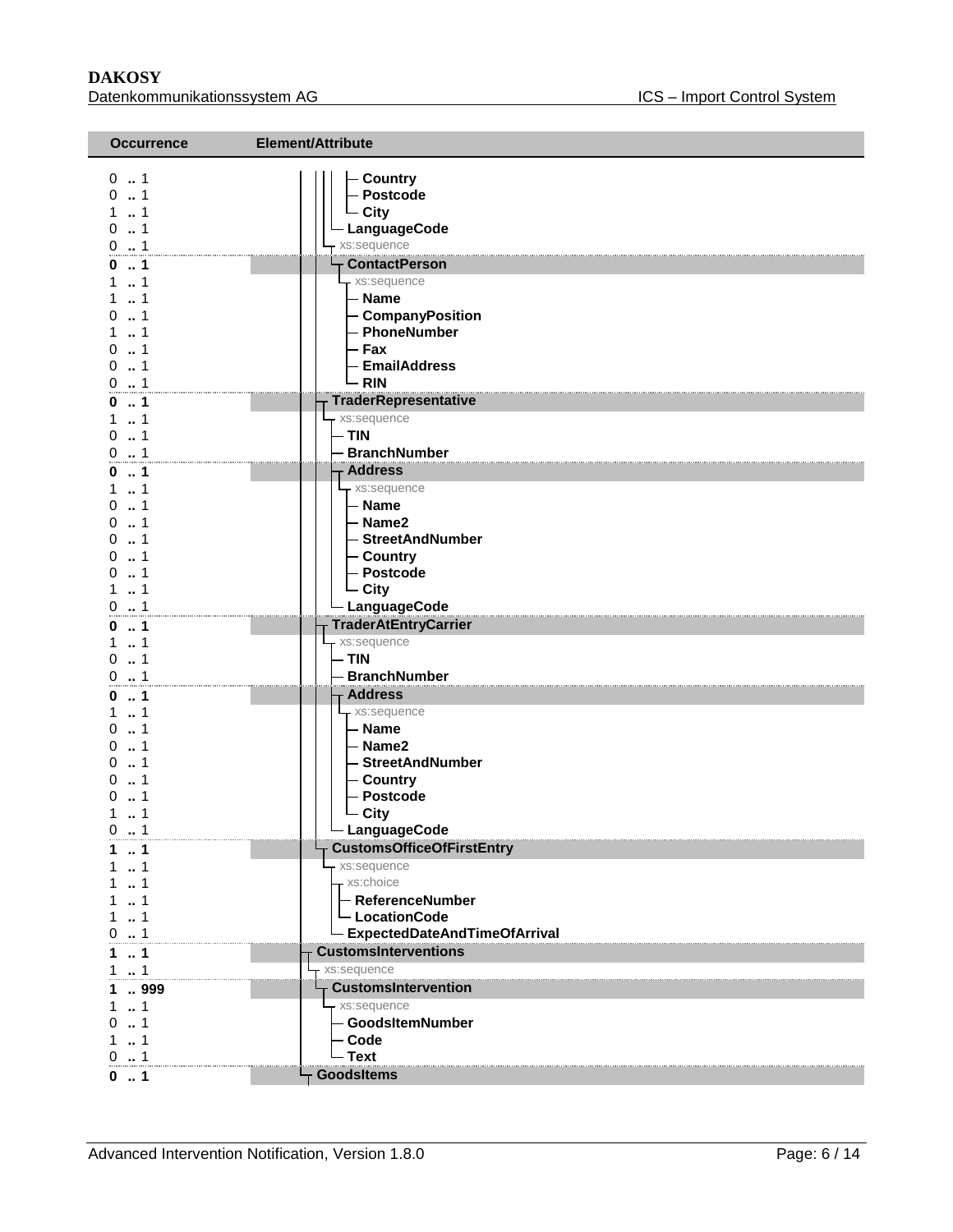**DAKOSY**<br>Datenkommunikationssystem AG<br>Datenkommunikationssystem AG<br>
Batenkommunikationssystem AG Datenkommunikationssystem AG

| <b>Occurrence</b> | Element/Attribute                                            |
|-------------------|--------------------------------------------------------------|
| $\dots$ 1         | xs:sequence                                                  |
| 999               | GoodsItem                                                    |
|                   | xs:sequence                                                  |
|                   | <b>GoodsItemNumber</b>                                       |
|                   | CommercialReferenceNumber                                    |
| 0                 | xs:choice                                                    |
|                   | <b>ContainerNumbers</b>                                      |
|                   | xs:sequence                                                  |
| 99                | <b>ContainerNumber</b>                                       |
| $\ldots$ 1        | <b>Containers</b>                                            |
|                   | xs:sequence                                                  |
| 99                | <b>Container</b>                                             |
|                   | xs:sequence                                                  |
|                   | <b>ContainerNumber</b>                                       |
|                   | - NumberOfPackages                                           |
|                   | ContainerType                                                |
|                   | <b>FullEmptyIndicator</b>                                    |
| 1                 | IdentitiesOfMeansOfTransportAtBorder                         |
| -1                | xs:sequence                                                  |
| 999               | IdentityOfMeansOfTransportAtBorder                           |
|                   | - xs:sequence                                                |
|                   | - NationalityCrossingBorder                                  |
|                   | - IdentityCrossingBorder                                     |
| 0                 | - NameCrossingBorder<br><b>ProducedDocumentsCertificates</b> |
| $\cdot$ 1<br>o    |                                                              |
|                   | xs:sequence<br><b>ProducedDocumentsCertificate</b>           |
| 99                |                                                              |
|                   | xs:sequence                                                  |
|                   | <b>DocumentType</b><br><b>DocumentReference</b>              |
|                   |                                                              |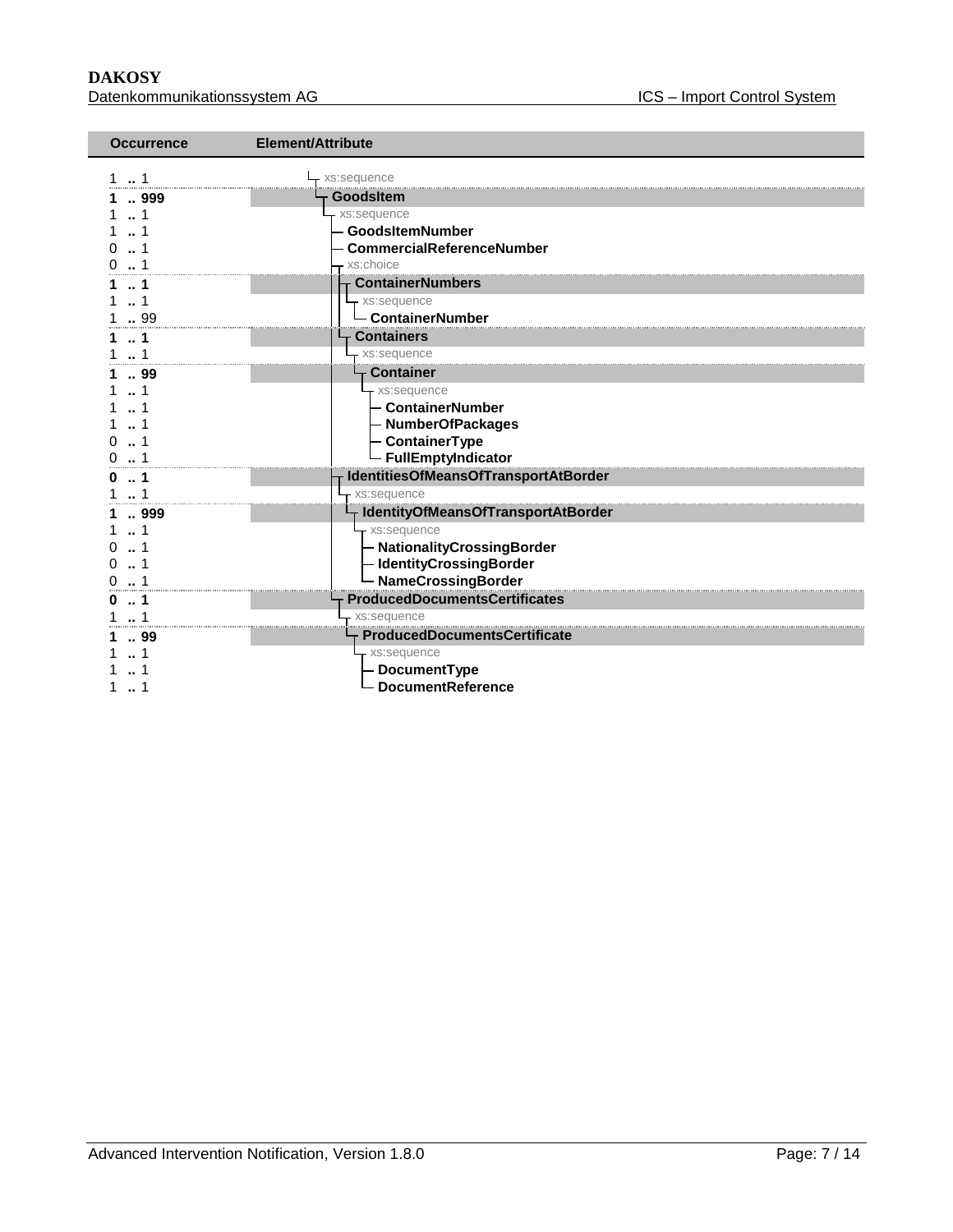## <span id="page-7-0"></span>**3 Guideline**

| Element/Attribute                | <b>Annotation</b>                                                                                                   |  |  |
|----------------------------------|---------------------------------------------------------------------------------------------------------------------|--|--|
| <b>ICSMessage</b>                |                                                                                                                     |  |  |
| xs:sequence                      | 1  1<br>Occurence                                                                                                   |  |  |
| <b>Transaction</b>               | $1 - 1$<br>Occurence                                                                                                |  |  |
| xs:sequence                      | Occurence<br>1  1                                                                                                   |  |  |
| - IOPartner                      | $1 \quad 1$<br>Occurence                                                                                            |  |  |
|                                  | Length<br>. 10                                                                                                      |  |  |
| <b>IODivision1</b>               | $0 \t . 1$<br>Occurence                                                                                             |  |  |
|                                  | Length<br>$\cdot$ 10                                                                                                |  |  |
| <b>IODivision2</b>               | $0 \t . 1$<br>Occurence                                                                                             |  |  |
|                                  | Length<br>. 10                                                                                                      |  |  |
| <b>IODivision3</b>               | $0 \t  1$<br>Occurence                                                                                              |  |  |
|                                  | . 10<br>Length                                                                                                      |  |  |
| OrgUnit                          | $0 \t . 1$<br>Occurence                                                                                             |  |  |
|                                  | $\ldots$ 256<br>Length                                                                                              |  |  |
| <b>IOReference</b>               | Occurence<br>$1 \t  1$<br>. 35<br>Length                                                                            |  |  |
| <b>IODateTime</b>                | $1 \t . 1$<br>Occurence                                                                                             |  |  |
| - Version                        | $1 - 1$<br>Occurence                                                                                                |  |  |
|                                  | $\ldots$ 3<br>Length                                                                                                |  |  |
|                                  | 006 007<br><b>Pattern</b>                                                                                           |  |  |
|                                  | This field should contain the following value: 007<br><b>Remark</b>                                                 |  |  |
| <b>Messages</b>                  | $1 - 1$<br>Occurence                                                                                                |  |  |
| xs:sequence                      | $1 \quad 1$<br>Occurence                                                                                            |  |  |
| xs:choice                        | $1 - 1$<br>Occurence                                                                                                |  |  |
| AdvancedInterventionNotification | $0 \t  1$<br>Occurence                                                                                              |  |  |
|                                  | IE351 - E_AIV_NOT<br><b>Description</b>                                                                             |  |  |
| xs:sequence                      | 1  1<br>Occurence                                                                                                   |  |  |
| ObjectIdentification             | $1 - 1$<br><b>Occurence</b>                                                                                         |  |  |
| + xs:sequence                    | Occurence<br>$1 \t  1$                                                                                              |  |  |
| ObjectName                       | $1 \t  \t 1$<br><b>Occurence</b>                                                                                    |  |  |
|                                  | Length<br>$\, 35$                                                                                                   |  |  |
|                                  | <b>Remark</b><br>Messages sent from ZODIAK ICS will contain the local                                               |  |  |
|                                  | reference number in their ObjectName field                                                                          |  |  |
| ObjectAlias                      | $0 \t  1$<br>Occurence                                                                                              |  |  |
|                                  | $\frac{35}{2}$<br>Length                                                                                            |  |  |
|                                  | 2. Objekt Name<br><b>Description</b>                                                                                |  |  |
|                                  | Unused in ZODIAK ICS<br><b>Remark</b>                                                                               |  |  |
| <b>TypeOfDeclaration</b>         | $0 \t . 1$<br>Occurence                                                                                             |  |  |
|                                  | <b>ORIGINAL</b><br><b>Default</b>                                                                                   |  |  |
|                                  | Length<br>10                                                                                                        |  |  |
|                                  | This field is used to distinguish between original and<br><b>Description</b>                                        |  |  |
|                                  | update messages of the EntrySummaryDeclaration resp.                                                                |  |  |
|                                  | the EntrySummaryDeclarationAck.                                                                                     |  |  |
| OriginalMessageName              | 0.1<br>Occurence                                                                                                    |  |  |
|                                  | . 10<br>Length                                                                                                      |  |  |
|                                  | <b>Description</b><br>For messages sent from customs, this field contains the<br>TAXUD name of the original message |  |  |
|                                  | Messages from german customs might contain<br>Remark                                                                |  |  |
|                                  | "E_FEHLER" instead of a "real" TAXUD name                                                                           |  |  |
|                                  | <b>Applicable Codes</b>                                                                                             |  |  |
|                                  | E_ARI_REJ                                                                                                           |  |  |
|                                  | E_ARN_VAL                                                                                                           |  |  |
|                                  | E_DIV_ACK                                                                                                           |  |  |
|                                  | E_DIV_REJ                                                                                                           |  |  |
|                                  | <b>E_ENS_ARJ</b>                                                                                                    |  |  |
|                                  | E_ENS_REJ                                                                                                           |  |  |
|                                  | E_ENS_STA                                                                                                           |  |  |
|                                  | <b>E_EXS_ACK</b>                                                                                                    |  |  |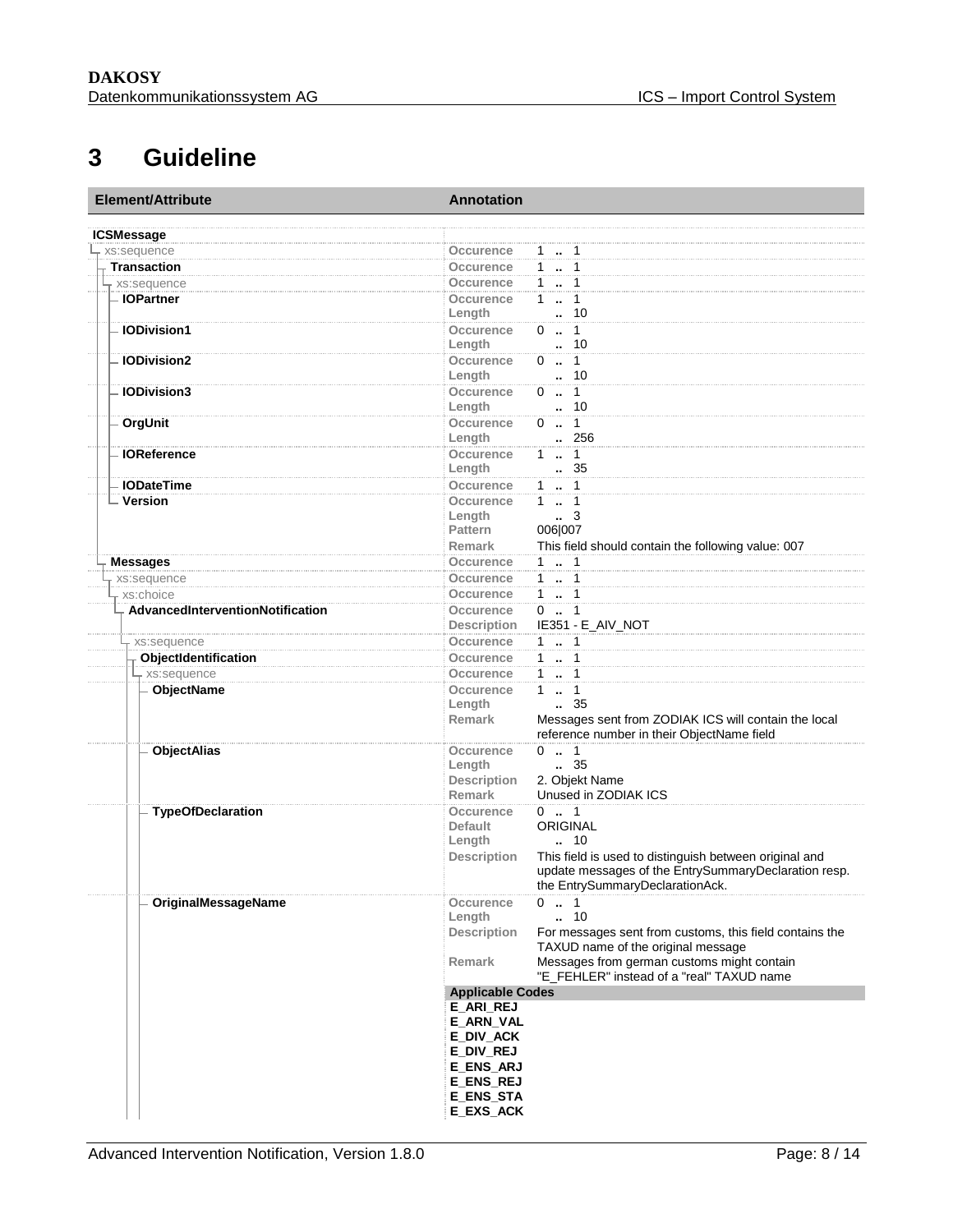**DAKOSY**<br>Datenkommunikationssystem AG<br>Datenkommunikationssystem AG<br>
Batenkommunikationssystem AG Datenkommunikationssystem AG

| Element/Attribute                | <b>Annotation</b>                                                                                                                |                                                                                                                                                                                                                              |  |  |
|----------------------------------|----------------------------------------------------------------------------------------------------------------------------------|------------------------------------------------------------------------------------------------------------------------------------------------------------------------------------------------------------------------------|--|--|
|                                  | <b>Applicable Codes</b><br>NLBB15<br>NLBB16<br>NLBB24<br>NLBB51                                                                  |                                                                                                                                                                                                                              |  |  |
| <b>TransactionReference</b>      | Occurence<br>Length<br><b>Description</b>                                                                                        | $0 \t  1$<br>$\, 35$<br>The TransactionReference element refers to the<br>IOReference of the original message which is<br>acknowledged/rejected.                                                                             |  |  |
| <b>EDIFACTMessageNo</b>          | Occurence<br>Length<br><b>Description</b><br><b>Remark</b>                                                                       | $0 \t . 1$<br>$\, 35$<br>Unique message reference number assigned by customs<br>This field contains the technical reference of a customs<br>message which is transmitted to the customer via the<br>ZODIAK ICS XML interface |  |  |
| <b>DateOfReceipt</b>             | Occurence<br><b>Description</b><br><b>Remark</b>                                                                                 | 11<br>Date and time when the event reported occured<br>For ZODIAK ICS, this field contains the date and time<br>when the original message (the one being acknowledged<br>of forwarded with this XML message) was received    |  |  |
| <b>EventSeverity</b>             | Occurence<br>Length<br><b>Description</b>                                                                                        | $1 - 1$<br>$\ldots$ 10<br>Possible values are:<br>*OKAY<br>*WARNING<br>*ERROR                                                                                                                                                |  |  |
|                                  | <b>Applicable Codes</b><br>*ERROR<br>*OKAY<br>*WARNING                                                                           |                                                                                                                                                                                                                              |  |  |
| EventLocation                    | Occurence<br>Length<br>Description                                                                                               | $1 \t  1$<br>$\cdot$ 20<br>This field is used to indicate where in the communications<br>chain an error occured (at DAKOSY or at customs)                                                                                    |  |  |
|                                  | <b>Applicable Codes</b><br>*CUSTOMS-C<br>*CUSTOMS-G<br>*CUSTOMS-TE<br>*DAKOSY-CO<br>*DAKOSY-EDI-<br>*DAKOSY-ZOD<br><b>DAKOSY</b> |                                                                                                                                                                                                                              |  |  |
| Header                           | customs<br>Occurence                                                                                                             | $1 - 1$                                                                                                                                                                                                                      |  |  |
| - xs:sequence                    | Occurence                                                                                                                        | $1 - 1$                                                                                                                                                                                                                      |  |  |
| <b>MRN</b>                       | Occurence<br>Length<br><b>Description</b>                                                                                        | $1 \t  \t 1$<br>18. 18<br>MRN associated with the procedure                                                                                                                                                                  |  |  |
| <b>CommercialReferenceNumber</b> | Occurence<br>Length<br><b>Description</b>                                                                                        | $0 \t  1$<br>.70<br>Unique identification of consignment e.g. UCR or freight<br>document number.                                                                                                                             |  |  |
| ConveyanceReferenceNumber        | <b>Occurence</b><br>Length<br><b>Description</b>                                                                                 | $0 \t . 1$<br>35<br>Identification of conveyance reference number e.g.<br>voyage, flight or trip number                                                                                                                      |  |  |
| <b>ETD</b>                       | <b>Occurence</b><br><b>Description</b>                                                                                           | $0 \t  1$<br>DAKOSY uses this field internally for certain airfreight<br>related declarations/situations                                                                                                                     |  |  |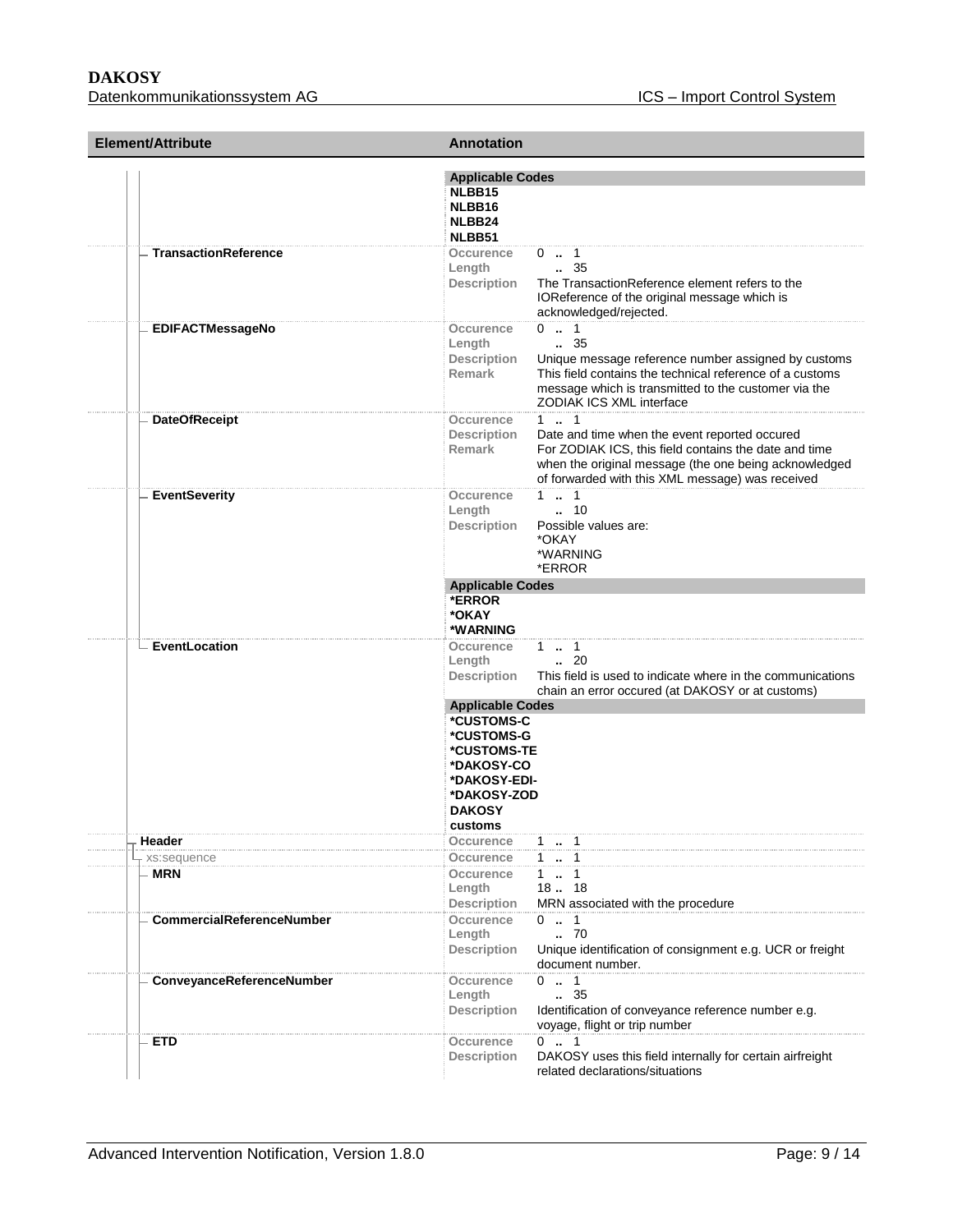# **DAKOSY**

m.

| Element/Attribute                      | <b>Annotation</b>                                          |                                                                                                                                                                                                                                     |  |
|----------------------------------------|------------------------------------------------------------|-------------------------------------------------------------------------------------------------------------------------------------------------------------------------------------------------------------------------------------|--|
| <b>NotificationDateAndTime</b>         | Occurence<br><b>Description</b>                            | 1. 1<br>Date and time of the notification of Customs interventions                                                                                                                                                                  |  |
| DeclarationRegistrationDateAndTime     | <b>Occurence</b><br><b>Description</b>                     | $1 \t  \t 1$<br>Date and time of registration of the entry summary<br>declaration                                                                                                                                                   |  |
| <b>DeclarationSubmittedDateAndTime</b> | <b>Occurence</b><br><b>Description</b>                     | $1 \t  \t 1$<br>Date and time of submission of the entry summary<br>declaration                                                                                                                                                     |  |
| IdentityOfMeansOfTransportAtBorder     | Occurence                                                  | $0 \t  1$                                                                                                                                                                                                                           |  |
| - xs:sequence                          | Occurence                                                  | $1 - 1$                                                                                                                                                                                                                             |  |
| NationalityCrossingBorder              | Occurence<br><b>Pattern</b><br><b>Description</b>          | $0 \t  1$<br>$[a-zA-Z](2)$<br>Country of origin of nationality crossing border (coded)                                                                                                                                              |  |
| <b>IdentityCrossingBorder</b>          | Occurence<br>Length<br><b>Description</b><br><b>Remark</b> | $0 \t  1$<br>$\cdot$ 27<br>Name or indicator of the registration number (means of<br>transport at border)<br>For sea freight, the vessel's IMO or ENI number has to be<br>submitted here. The field must not be used in case of air |  |
|                                        |                                                            | freight (TransportModeAtBorder = $4$ )                                                                                                                                                                                              |  |
| NameCrossingBorder                     | <b>Occurence</b><br>Length                                 | $0 \t . 1$<br>. 35                                                                                                                                                                                                                  |  |
| PersonLodgingTheSummaryDeclaration     | Occurence<br><b>Description</b>                            | $1 \t  \t 1$<br>Information about the person lodging the entry summary<br>declaration                                                                                                                                               |  |
| - xs:sequence                          | Occurence                                                  | $1 - 1$                                                                                                                                                                                                                             |  |
| - TIN                                  | Occurence<br>Length<br><b>Remark</b><br><b>Description</b> | $0 \t  1$<br>$\ldots$ 17<br>An EORI-TIN consists of a two-digit countrycode (e.g.<br>'DE') and up to 15 alphanumeric characters, e.g.<br>CZ1234FGH55<br><b>EORI-TIN</b>                                                             |  |
| <b>BranchNumber</b>                    | <b>Occurence</b><br><b>Pattern</b><br><b>Remark</b>        | $0 \t . 1$<br>$\{4\}$<br>The branch number is 4-digit numeric. '0000' must be<br>transmitted, if the participant did not apply for branch<br>number(s).<br>Branch (0000 - 9999).                                                    |  |
| <b>Address</b>                         | Occurence                                                  | $0 \t  1$                                                                                                                                                                                                                           |  |
| xs:sequence                            | Occurence                                                  | $1 - 1$                                                                                                                                                                                                                             |  |
| Name                                   | Occurence<br>Length                                        | $0 \t  1$<br>$\,-.35$                                                                                                                                                                                                               |  |
| Name2                                  | Occurence<br>Length<br><b>Description</b><br><b>Remark</b> | $0 \t  1$<br>35<br>Name Continuation<br>This field is used for sending the 2nd part of the company<br>name (if the name is longer than 35 char). It is used by<br>finnish customs only.                                             |  |
| <b>StreetAndNumber</b>                 | Occurence<br>Length                                        | $0 \t  1$<br>. 35                                                                                                                                                                                                                   |  |
| Country                                | Occurence<br><b>Pattern</b>                                | $0 \t  1$<br>$[a-zA-Z]\{2\}$                                                                                                                                                                                                        |  |
| <b>Postcode</b>                        | Occurence<br>Length                                        | $0 \t  1$<br>9                                                                                                                                                                                                                      |  |
| ⊦ City                                 | <b>Occurence</b><br>Length                                 | $1 \t  \t 1$<br>. 35                                                                                                                                                                                                                |  |
| - LanguageCode                         | Occurence<br>Pattern<br><b>Description</b>                 | $0$ . 1<br>$[a-zA-Z]\{2\}$<br>This field can be used to provide a two-character language<br>code, describing the language used for address and                                                                                      |  |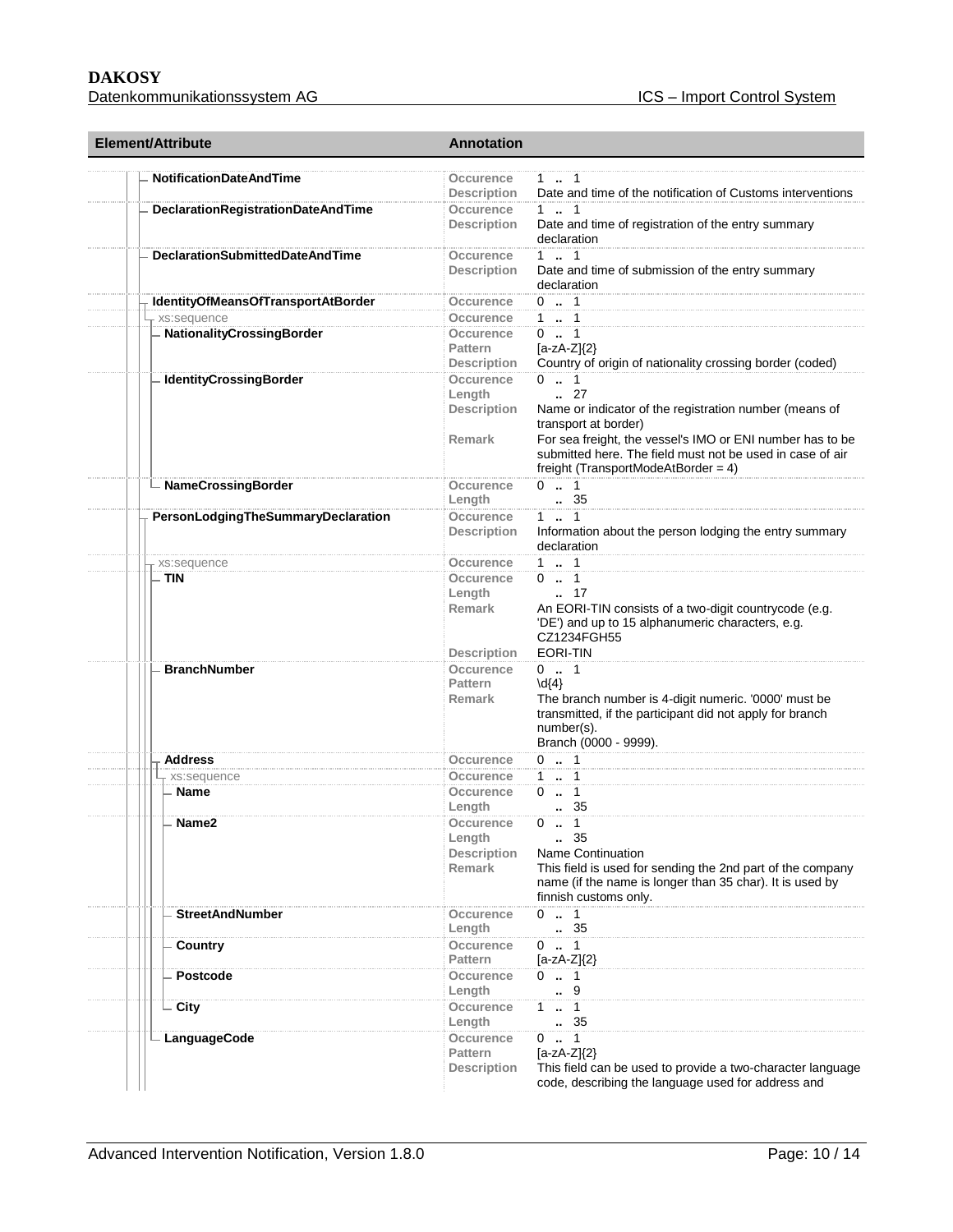| Element/Attribute           | <b>Annotation</b>               |                                                                                                                                                 |
|-----------------------------|---------------------------------|-------------------------------------------------------------------------------------------------------------------------------------------------|
|                             |                                 | contact data. Whether this field is used and whether it is<br>mandatory depends on the receiving country of a<br>message.                       |
| - xs:sequence               | Occurence                       | $0 \t . 1$                                                                                                                                      |
| <b>ContactPerson</b>        | <b>Occurence</b>                | $0 \t  1$                                                                                                                                       |
| + xs:sequence               | <b>Occurence</b>                | $1 - 1$                                                                                                                                         |
| - Name                      | Occurence                       | $1 \t  \t 1$                                                                                                                                    |
|                             | Length                          | $\frac{1}{2}$ 35                                                                                                                                |
|                             | Description                     | Name of contact person (in the company)                                                                                                         |
| CompanyPosition             | Occurence                       | $0 \t  1$                                                                                                                                       |
|                             | Length                          | $\, 35$                                                                                                                                         |
|                             | Description                     | Position of the contact person (in the company)                                                                                                 |
| PhoneNumber                 | Occurence                       | $1 \t  \t 1$<br>35                                                                                                                              |
|                             | Length<br>Description           |                                                                                                                                                 |
| Fax                         | Occurence                       | Phone number of the contact person (in the company)<br>$0 \t . 1$                                                                               |
|                             | Length                          | $\frac{35}{2}$                                                                                                                                  |
|                             | Description                     | Fax of the contact person (in the company)                                                                                                      |
| <b>EmailAddress</b>         | Occurence                       | $0 \t  1$                                                                                                                                       |
|                             | Length                          | .256                                                                                                                                            |
|                             | Description                     | Email address of the contact person (in the company)                                                                                            |
| $\mathrel{\sqsubseteq}$ RIN | Occurence                       | $0 \t  1$                                                                                                                                       |
|                             | Length                          | 17                                                                                                                                              |
|                             | Description                     | The 'RIN' will only be used for certain messages to<br>customs in Austria                                                                       |
| TraderRepresentative        | Occurence                       | $0 \t  1$                                                                                                                                       |
|                             | <b>Description</b>              | Information about the trader representative                                                                                                     |
| xs:sequence                 | Occurence                       | $1 \t  \t 1$                                                                                                                                    |
| – TIN                       | Occurence                       | $0 \t  1$                                                                                                                                       |
|                             | Length<br>Remark                | $\cdot$ 17<br>An EORI-TIN consists of a two-digit countrycode (e.g.<br>'DE') and up to 15 alphanumeric characters, e.g.<br>CZ1234FGH55          |
|                             | Description                     | EORI-TIN                                                                                                                                        |
| <b>BranchNumber</b>         | <b>Occurence</b>                | $0 \t  1$                                                                                                                                       |
|                             | <b>Pattern</b><br><b>Remark</b> | $\{d\}$<br>The branch number is 4-digit numeric. '0000' must be<br>transmitted, if the participant did not apply for branch<br>number(s).       |
|                             |                                 | Branch (0000 - 9999).                                                                                                                           |
| <b>Address</b>              | Occurence                       | $0 \t  1$                                                                                                                                       |
| xs:sequence                 | Occurence                       | 1  1                                                                                                                                            |
| Name                        | Occurence                       | $0 \t  1$                                                                                                                                       |
|                             | Length                          | 35                                                                                                                                              |
| Name2                       | <b>Occurence</b>                | $0 \t  1$                                                                                                                                       |
|                             | Length                          | 35                                                                                                                                              |
|                             | Description                     | Name Continuation                                                                                                                               |
|                             | <b>Remark</b>                   | This field is used for sending the 2nd part of the company<br>name (if the name is longer than 35 char). It is used by<br>finnish customs only. |
| <b>StreetAndNumber</b>      | Occurence<br>Length             | $0 \t  1$<br>. 35                                                                                                                               |
| Country                     | Occurence                       | $0 \t . 1$                                                                                                                                      |
|                             | Pattern                         | $[a-zA-Z]\{2\}$                                                                                                                                 |
| Postcode                    | Occurence                       | $0 \t  1$                                                                                                                                       |
|                             | Length                          | 9                                                                                                                                               |
| - City                      | Occurence                       | 11                                                                                                                                              |
|                             | Length                          | . 35                                                                                                                                            |
| LanguageCode                | Occurence                       | $0 \t  1$                                                                                                                                       |
|                             | <b>Pattern</b>                  | $[a-zA-Z]\{2\}$                                                                                                                                 |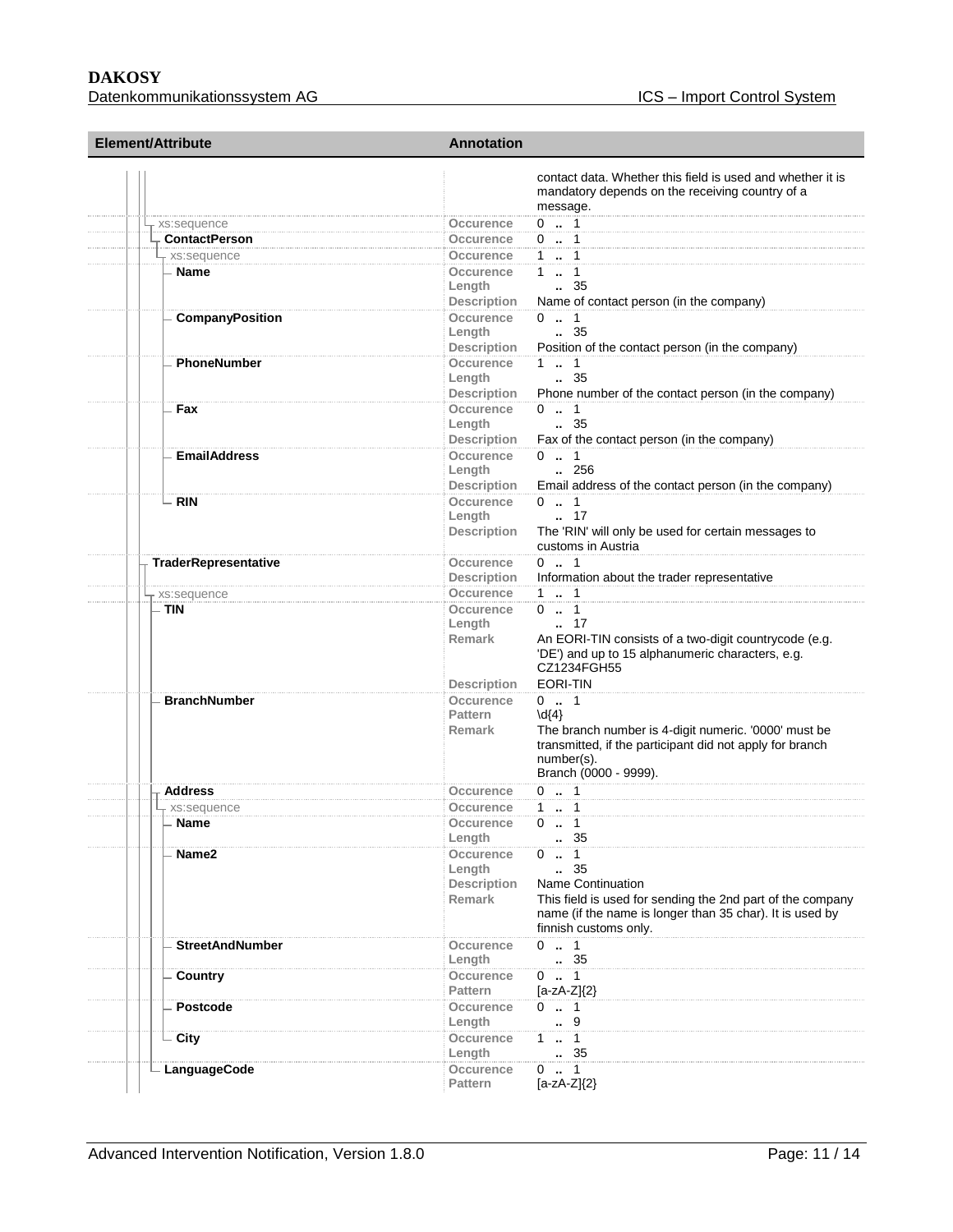### **DAKOSY**

Datenkommunikationssystem AG ICS – Import Control System

| Element/Attribute                                                                      | <b>Annotation</b>                                                            |                                                                                                                                                                                                                                                                               |
|----------------------------------------------------------------------------------------|------------------------------------------------------------------------------|-------------------------------------------------------------------------------------------------------------------------------------------------------------------------------------------------------------------------------------------------------------------------------|
|                                                                                        | <b>Description</b>                                                           | This field can be used to provide a two-character language<br>code, describing the language used for address and<br>contact data. Whether this field is used and whether it is<br>mandatory depends on the receiving country of a<br>message.                                 |
| <b>TraderAtEntryCarrier</b>                                                            | Occurence<br><b>Description</b>                                              | $0 \t  1$<br>Information about the trader at entry (carrier)                                                                                                                                                                                                                  |
| xs:sequence                                                                            | Occurence                                                                    | $1 \t  1$                                                                                                                                                                                                                                                                     |
| . TIN                                                                                  | Occurence<br>Length<br><b>Remark</b><br><b>Description</b>                   | 01<br>17<br>An EORI-TIN consists of a two-digit countrycode (e.g.<br>'DE') and up to 15 alphanumeric characters, e.g.<br>CZ1234FGH55<br>EORI-TIN                                                                                                                              |
| <b>BranchNumber</b>                                                                    | <b>Occurence</b><br><b>Pattern</b><br><b>Remark</b>                          | $0 \t  1$<br>$\{d\}$<br>The branch number is 4-digit numeric. '0000' must be<br>transmitted, if the participant did not apply for branch<br>number(s).<br>Branch (0000 - 9999).                                                                                               |
| Address                                                                                | <b>Occurence</b>                                                             | $0 \cdot 1$                                                                                                                                                                                                                                                                   |
| xs:sequence                                                                            | Occurence                                                                    | $1 \cdot 1$                                                                                                                                                                                                                                                                   |
| <b>Name</b>                                                                            | Occurence<br>Length                                                          | $0 \t  1$<br>$\therefore$ 35                                                                                                                                                                                                                                                  |
| Name <sub>2</sub>                                                                      | Occurence<br>Length<br><b>Description</b><br><b>Remark</b>                   | $0 \t  1$<br>$\frac{1}{2}$ 35<br><b>Name Continuation</b><br>This field is used for sending the 2nd part of the company<br>name (if the name is longer than 35 char). It is used by<br>finnish customs only.                                                                  |
| <b>StreetAndNumber</b>                                                                 | Occurence<br>Length                                                          | $0 \t  1$<br>. 35                                                                                                                                                                                                                                                             |
| Country                                                                                | <b>Occurence</b><br><b>Pattern</b>                                           | $0 \t  1$<br>$[a-zA-Z]\{2\}$                                                                                                                                                                                                                                                  |
| Postcode                                                                               | Occurence<br>Length                                                          | $0 \t  1$<br>$\mathbf{u}$ 9                                                                                                                                                                                                                                                   |
| - City                                                                                 | Occurence<br>Length                                                          | $1 \t  \t 1$<br>$\therefore$ 35                                                                                                                                                                                                                                               |
| - LanguageCode                                                                         | Occurence<br><b>Pattern</b><br><b>Description</b>                            | $0 \t  1$<br>$[a-zA-Z]\{2\}$<br>This field can be used to provide a two-character language<br>code, describing the language used for address and<br>contact data. Whether this field is used and whether it is<br>mandatory depends on the receiving country of a<br>message. |
| <b>CustomsOfficeOfFirstEntry</b>                                                       | <b>Occurence</b><br><b>Description</b>                                       | 1 . 1<br>Information about Customs office of first entry whereby the<br>goods enter the community                                                                                                                                                                             |
| xs:sequence                                                                            | <b>Occurence</b>                                                             | 1  1                                                                                                                                                                                                                                                                          |
| xs:choice                                                                              | Occurence                                                                    | $1 \t  \t 1$                                                                                                                                                                                                                                                                  |
| <b>ReferenceNumber</b>                                                                 | Occurence<br>Length<br><b>Pattern</b><br><b>Remark</b><br><b>Description</b> | 11<br>8.8<br>[A-Z]{2}[A-Z0-9]{6}<br>This has to be a code from the COL (see http://ec.<br>europa.eu/taxation customs/dds/csrdhome en.htm)<br>Customs office code of the first customs office at entry                                                                         |
| $\mathrel{\mathop{\rule{.15pt}{\textstyle\mathop{\rule{.15pt}{0.05pt}}}}$ LocationCode | Occurence<br>Length<br>Pattern<br><b>Description</b>                         | $1 \t  1$<br>55<br>$[A-Z]\{5\}$<br><b>UNLocation Code</b>                                                                                                                                                                                                                     |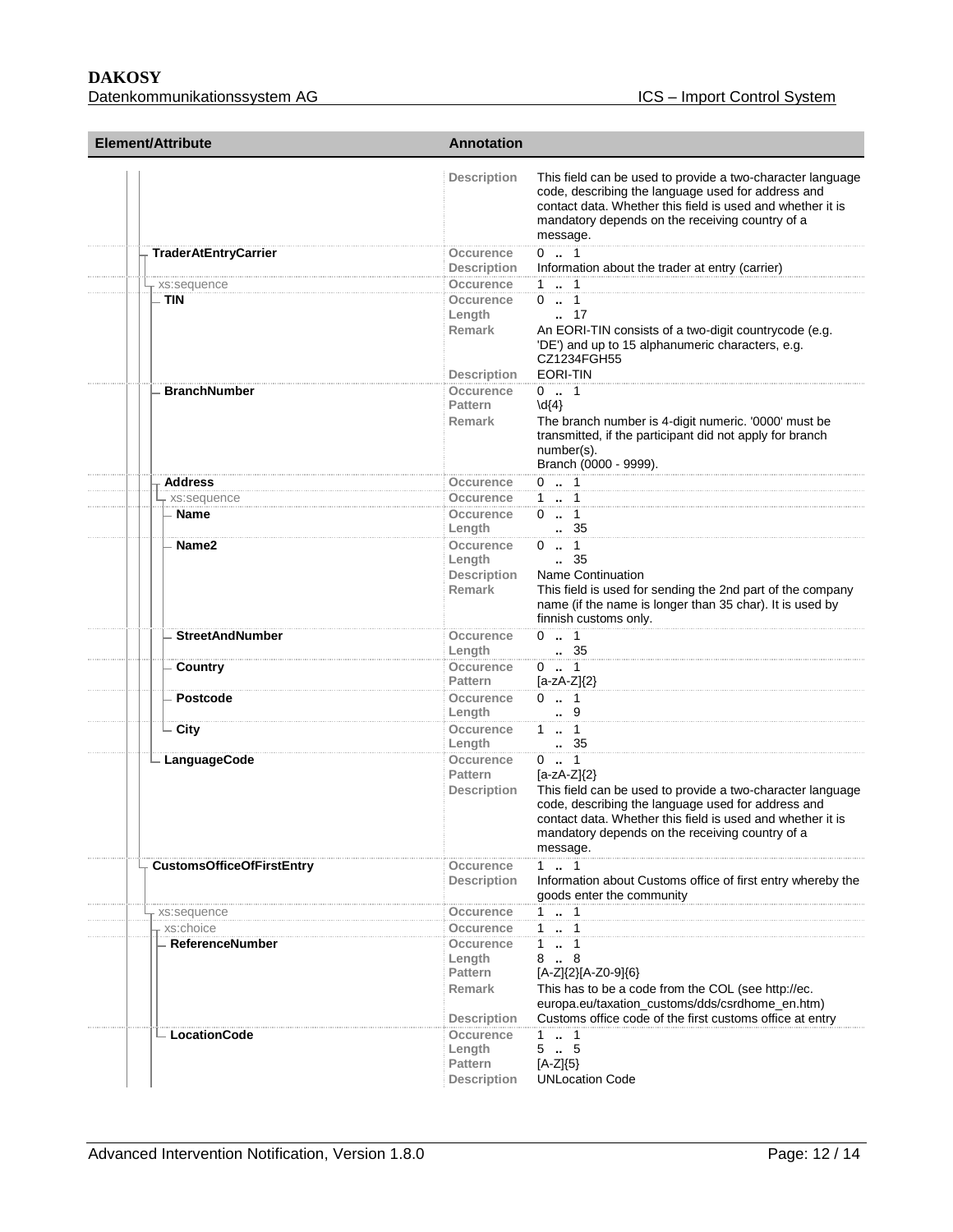| <b>Element/Attribute</b>            | <b>Annotation</b>                                                                |                                                                                                                                                                                                                                                                                                                                                                                                                                                                                                                                                  |
|-------------------------------------|----------------------------------------------------------------------------------|--------------------------------------------------------------------------------------------------------------------------------------------------------------------------------------------------------------------------------------------------------------------------------------------------------------------------------------------------------------------------------------------------------------------------------------------------------------------------------------------------------------------------------------------------|
|                                     | <b>Description</b>                                                               | Instead of a customs office reference number one might<br>send an UNLoCode here. DAKOSY will then map the<br>code to the appropriate number. Please contact DAKOSY<br>if you wish to use this mapping functionality.<br>Note: DAKOSY supports only a 1:1 mapping LoCode<-<br>>CustomsOffice. However, for a number of ports within<br>the EU there are several customs office codes. Therefore,<br>a customer should always consider that the possibility to<br>send customs office codes might be needed even if a<br>UNLoCode is sent usually. |
| <b>ExpectedDateAndTimeOfArrival</b> | Occurence<br><b>Description</b>                                                  | $0$ . 1<br>Expected date and time of arrival at Customs office of first<br>entry                                                                                                                                                                                                                                                                                                                                                                                                                                                                 |
| <b>CustomsInterventions</b>         | Occurence                                                                        | $1 - 1$                                                                                                                                                                                                                                                                                                                                                                                                                                                                                                                                          |
| xs:sequence                         | Occurence                                                                        | $1 - 1$                                                                                                                                                                                                                                                                                                                                                                                                                                                                                                                                          |
| <b>CustomsIntervention</b>          | Occurence                                                                        | 1 . 999                                                                                                                                                                                                                                                                                                                                                                                                                                                                                                                                          |
|                                     | <b>Description</b>                                                               | Information about Customs intervention                                                                                                                                                                                                                                                                                                                                                                                                                                                                                                           |
| xs:sequence                         | Occurence                                                                        | 1  1                                                                                                                                                                                                                                                                                                                                                                                                                                                                                                                                             |
| <b>GoodsItemNumber</b>              | Occurence<br><b>FractionDigits 0</b><br><b>TotalDigits</b><br><b>Description</b> | $0 \t  1$<br>5<br>Item number of related item in the entry summary                                                                                                                                                                                                                                                                                                                                                                                                                                                                               |
|                                     |                                                                                  | declaration                                                                                                                                                                                                                                                                                                                                                                                                                                                                                                                                      |
| Code                                | Occurence<br>Length<br><b>Description</b><br><b>Applicable Codes</b>             | 1 . 1<br>4<br>Coding for Customs intervention                                                                                                                                                                                                                                                                                                                                                                                                                                                                                                    |
|                                     | A001<br><b>D001</b><br><b>P001</b><br>S001                                       | Do Not Load<br>Document Inspection<br>Inspection of physical goods<br>Seals Inspection                                                                                                                                                                                                                                                                                                                                                                                                                                                           |
| – Text                              | Occurence<br>Length<br><b>Description</b>                                        | $0 \t  1$<br>350<br>Description of Customs intervention (text)                                                                                                                                                                                                                                                                                                                                                                                                                                                                                   |
| <b>GoodsItems</b>                   | Occurence<br><b>Description</b>                                                  | $0 \t  1$<br>Information about items of the Entry Summary Declaration<br>affected by Customs intervention                                                                                                                                                                                                                                                                                                                                                                                                                                        |
| xs:sequence                         | Occurence                                                                        | $1 \t  1$                                                                                                                                                                                                                                                                                                                                                                                                                                                                                                                                        |
| GoodsItem                           | Occurence                                                                        | 1 . 999                                                                                                                                                                                                                                                                                                                                                                                                                                                                                                                                          |
| xs:sequence                         | Occurence                                                                        | $1 - 1$                                                                                                                                                                                                                                                                                                                                                                                                                                                                                                                                          |
| GoodsItemNumber                     | Occurence<br><b>FractionDigits 0</b><br>TotalDigits<br><b>Description</b>        | $1 \t  \t 1$<br>Unique number of an item of the entry summary                                                                                                                                                                                                                                                                                                                                                                                                                                                                                    |
|                                     |                                                                                  | declaration                                                                                                                                                                                                                                                                                                                                                                                                                                                                                                                                      |
| <b>CommercialReferenceNumber</b>    | Occurence<br>Length<br><b>Description</b>                                        | $0 \t  1$<br>.70<br>Unique identification of this goods item e.g. UCR or freigth<br>document number                                                                                                                                                                                                                                                                                                                                                                                                                                              |
| xs:choice                           | Occurence                                                                        | $0 \t  1$                                                                                                                                                                                                                                                                                                                                                                                                                                                                                                                                        |
| <b>ContainerNumbers</b>             | Occurence<br>Description<br><b>Remark</b>                                        | $1 \t  \t 1$<br>Information about the containers of this item<br>NOTE: Dutch customs allow to specify some additional<br>information per container. In order to be able to submit<br>these, element Containers should be used instead of<br>element ContainerNumbers.                                                                                                                                                                                                                                                                            |
| -xs:sequence                        | Occurence                                                                        | $1 \t  \t 1$                                                                                                                                                                                                                                                                                                                                                                                                                                                                                                                                     |
| - ContainerNumber                   | Occurence<br>Length                                                              | 1 . 99<br>17<br>u.                                                                                                                                                                                                                                                                                                                                                                                                                                                                                                                               |